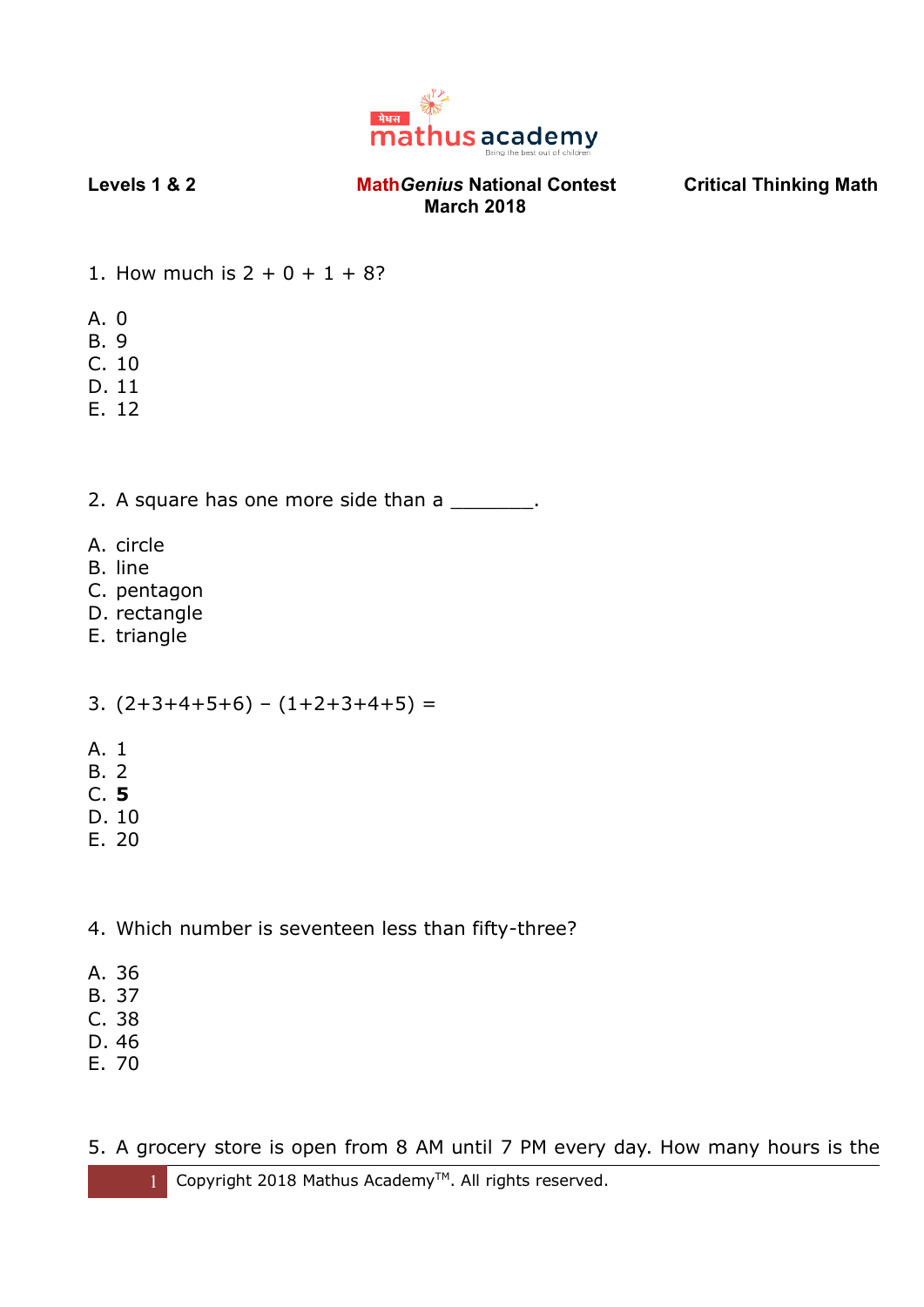

store open each day?

- A. 9 hours
- B. 10 hours
- C. 11 hours
- D. 12 hours
- E. 13 hours
- 6. Kate rode her bike for 3 miles South, then 2 miles West, then 1 mile South, then 4 miles East and finally 4 miles North. How far is Kate from where she started?
- A. 1 mile
- B. 2 miles
- C. 6 miles
- D. 8 miles
- E. 14 miles

7.  $97 + 98 + 99 + 100 + 101 + 102 + 103 =$ 

- A. 697
- B. 698
- C. 699
- D. 700
- E. 701
- 8.  $81 18 = 78 ?$
- A. 9
- B. 15
- C. 17
- D. 19
- E. 21
- 9. How many numbers that are greater than 20 and less than 53 can only be written with 2, 3, 4 and 5? Same digit may be repeated in a number.
- A. 13
- B. 12
- C. 11
- D. 14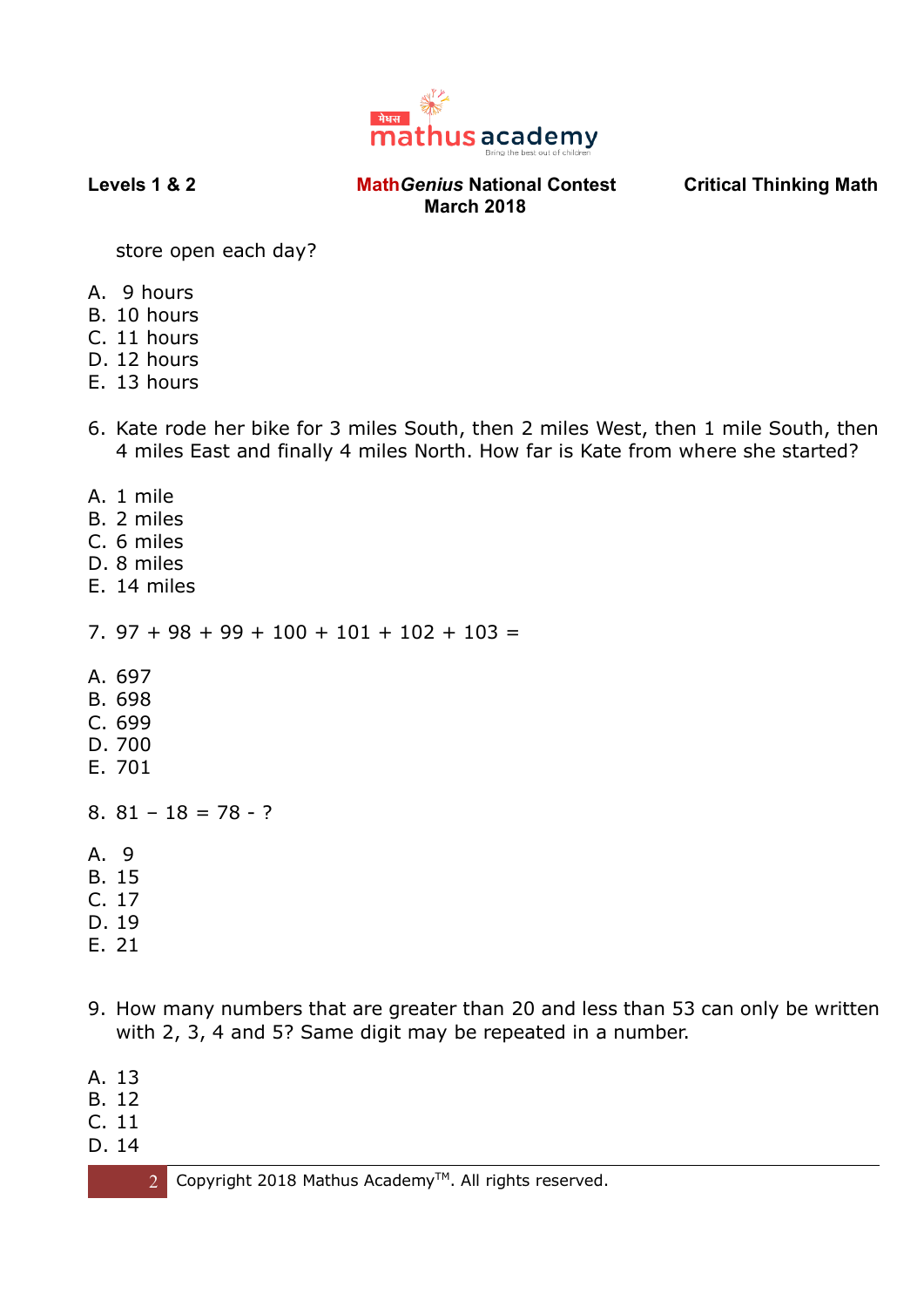

E. 15

10. Four of the numbers 2, 4, 5, 6, 8 are kept in the below squares to make the addition. Which number is not used?



C. 5 D. 6

A. 2 B. 4

- E. 8
- 11. A soccer camp starts at 9 AM. Today Brittany came 15 minutes early to the soccer camp. What time did Brittany come to the soccer camp?
- A. 9:15 AM
- B. 8:55 AM
- C. 8:50 AM
- D. 8:45 AM
- E. 8:40 AM
- 12. Kim has twice the amount of money has her brother. If Kim has \$8 more than her brother, how much money does Kim have?
- A. 8
- B. 12
- C. 16
- D. 18
- E. 20
- 13. Isabella was 7 years old 4 years back. How old will she be 3 years from now?
- A. 1
- B. 6
- C. 11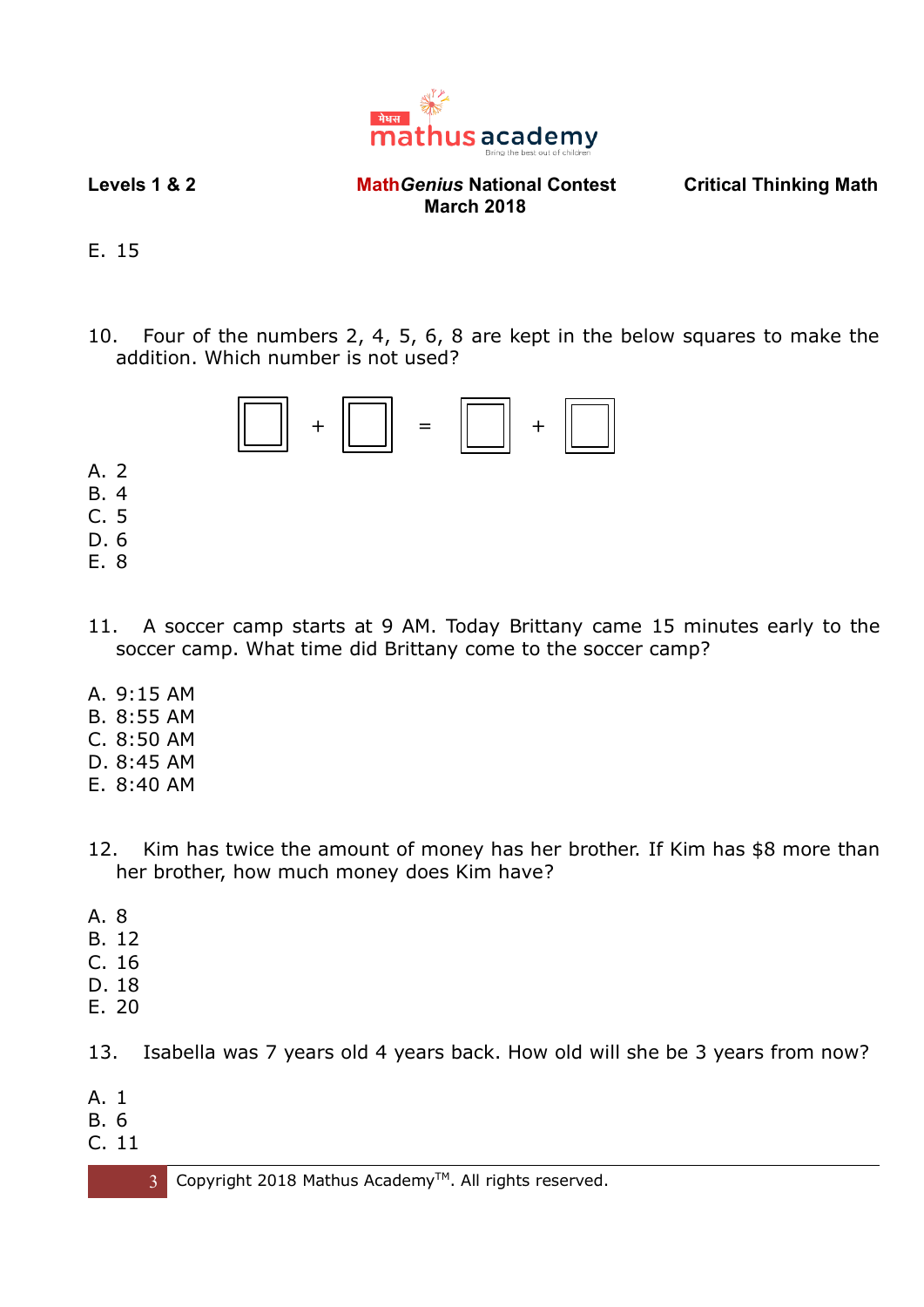

- D. 13
- E. 14

14. Today is Thursday. What day will be 27 days from today?

- A. Friday
- B. Sunday
- C. Monday
- D. Tuesday
- E. Wednesday
- 15. Nicole has three boxes of beads. The first box has 19 beads, the second box has 13 beads and the third box has 22 beads. Nicole started giving 4 beads to each of her friends. After giving to some of her friends, she found that she doesn't have enough beads to give to another friend. How many beads is she left with?
- A. 1
- B. 2
- C. 3
- D. 4
- E. 5
- 16. I am a number. I am more than  $239 143$ . I am less than  $68 + 31$ . I can be evenly divided into two numbers. Who am I?
- A. 95
- B. 96
- C. 97
- D. 98
- E. 99

17. How many counting numbers have more than 1 digit but less than 3 digits?

- A. 9
- B. 10
- C. 89
- D. 90
- E. 99